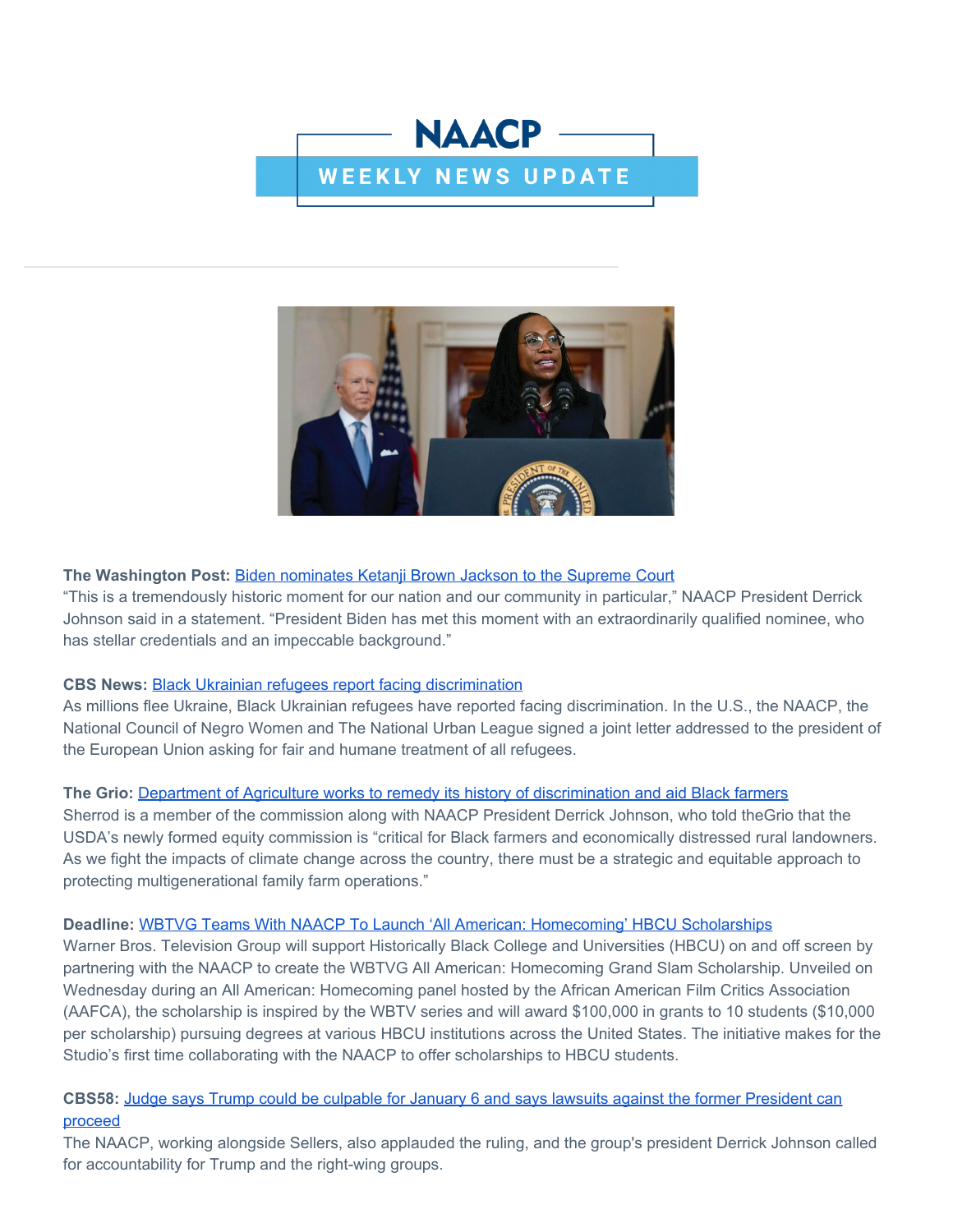### **Hello Alice:** [The State of Black Business & Entrepreneurship in 2022](https://click.everyaction.com/k/43124527/335821089/-1370484413?nvep=ew0KICAiVGVuYW50VXJpIjogIm5ncHZhbjovL3Zhbi9UU00vVFNNTlAvMS8yODIzNiIsDQogICJEaXN0cmlidXRpb25VbmlxdWVJZCI6ICIzYWE0YjljMi0wNmE3LWVjMTEtYTIyYS0yODE4NzhiODUxMTAiLA0KICAiRW1haWxBZGRyZXNzIjogInNyYWdzaWVAZ21haWwuY29tIg0KfQ%3D%3D&hmac=K-nvraYaukU6dniAjcBRDJ4X6TzHfjQ94Xkxt0HNCkQ=&emci=ad30751d-e1a6-ec11-a22a-281878b85110&emdi=3aa4b9c2-06a7-ec11-a22a-281878b85110&ceid=2255883)

According to data from Hello Alice and the NAACP's combined 2.5M+ members and small business owners, Black owners are optimistic about 2022, with about 84% of them predicting growth. This increase is more than double the increase reported by non-Black entrepreneurs in the same time range, from 2020 to 2021. "With the onset of COVID and being isolated, those businesses that survived did so because they were agile enough to adapt," said NAACP President & CEO Derrick Johnson.

#### **NAACP:** [Hey Black America](https://click.everyaction.com/k/43124529/335821091/-1054897980?utm_medium=copy_link&nvep=ew0KICAiVGVuYW50VXJpIjogIm5ncHZhbjovL3Zhbi9UU00vVFNNTlAvMS8yODIzNiIsDQogICJEaXN0cmlidXRpb25VbmlxdWVJZCI6ICIzYWE0YjljMi0wNmE3LWVjMTEtYTIyYS0yODE4NzhiODUxMTAiLA0KICAiRW1haWxBZGRyZXNzIjogInNyYWdzaWVAZ21haWwuY29tIg0KfQ%3D%3D&hmac=K-nvraYaukU6dniAjcBRDJ4X6TzHfjQ94Xkxt0HNCkQ=&emci=ad30751d-e1a6-ec11-a22a-281878b85110&emdi=3aa4b9c2-06a7-ec11-a22a-281878b85110&ceid=2255883)

Trovon Williams, SVP of Communications & Marketing, encourages everyone to attend the NAACP SCOTUS Watch Party to support Judge Ketanji Brown Jackson, the first Black woman nominated for the Supreme Court of the United States, this upcoming Monday at 10:45 am ET. Watch the event on [naacp.org](https://click.everyaction.com/k/43124530/335821092/447539235?nvep=ew0KICAiVGVuYW50VXJpIjogIm5ncHZhbjovL3Zhbi9UU00vVFNNTlAvMS8yODIzNiIsDQogICJEaXN0cmlidXRpb25VbmlxdWVJZCI6ICIzYWE0YjljMi0wNmE3LWVjMTEtYTIyYS0yODE4NzhiODUxMTAiLA0KICAiRW1haWxBZGRyZXNzIjogInNyYWdzaWVAZ21haWwuY29tIg0KfQ%3D%3D&hmac=K-nvraYaukU6dniAjcBRDJ4X6TzHfjQ94Xkxt0HNCkQ=&emci=ad30751d-e1a6-ec11-a22a-281878b85110&emdi=3aa4b9c2-06a7-ec11-a22a-281878b85110&ceid=2255883) and/or attend the rally on Monday from 8-10 am ET at the Supreme Court building in Washington, D.C.

#### **IndyWeek:** [The Nation's Leading Black Think Tank Releases Its State of Black America Survey](https://click.everyaction.com/k/43124531/335821095/-1540422027?nvep=ew0KICAiVGVuYW50VXJpIjogIm5ncHZhbjovL3Zhbi9UU00vVFNNTlAvMS8yODIzNiIsDQogICJEaXN0cmlidXRpb25VbmlxdWVJZCI6ICIzYWE0YjljMi0wNmE3LWVjMTEtYTIyYS0yODE4NzhiODUxMTAiLA0KICAiRW1haWxBZGRyZXNzIjogInNyYWdzaWVAZ21haWwuY29tIg0KfQ%3D%3D&hmac=K-nvraYaukU6dniAjcBRDJ4X6TzHfjQ94Xkxt0HNCkQ=&emci=ad30751d-e1a6-ec11-a22a-281878b85110&emdi=3aa4b9c2-06a7-ec11-a22a-281878b85110&ceid=2255883)

"When it comes to the racial wealth gap, there's no credible way to address it without ending student loan debt, full stop," Derrick Johnson, president of the NAACP said during a virtual press conference hosted by the Joint Center for Political and Economic Studies on Wednesday.

### **Kare News:** [NAACP demands equity for Minneapolis' Black educators on strike](https://click.everyaction.com/k/43124532/335821096/-1257861577?nvep=ew0KICAiVGVuYW50VXJpIjogIm5ncHZhbjovL3Zhbi9UU00vVFNNTlAvMS8yODIzNiIsDQogICJEaXN0cmlidXRpb25VbmlxdWVJZCI6ICIzYWE0YjljMi0wNmE3LWVjMTEtYTIyYS0yODE4NzhiODUxMTAiLA0KICAiRW1haWxBZGRyZXNzIjogInNyYWdzaWVAZ21haWwuY29tIg0KfQ%3D%3D&hmac=K-nvraYaukU6dniAjcBRDJ4X6TzHfjQ94Xkxt0HNCkQ=&emci=ad30751d-e1a6-ec11-a22a-281878b85110&emdi=3aa4b9c2-06a7-ec11-a22a-281878b85110&ceid=2255883)

The NAACP Minneapolis branch is calling on Minneapolis Public Schools to protect Black educators from being excessed or laid off and to increase their wages. Chapter President Cynthia Wilson said, "We will support our Black teachers, we will support our Black students, and we're definitely going to support our ESPs because they need it."

### **WPG Talk Radio:** [NAACP National Convention is coming to Atlantic City this upcoming July](https://click.everyaction.com/k/43124533/335821097/-246056884?nvep=ew0KICAiVGVuYW50VXJpIjogIm5ncHZhbjovL3Zhbi9UU00vVFNNTlAvMS8yODIzNiIsDQogICJEaXN0cmlidXRpb25VbmlxdWVJZCI6ICIzYWE0YjljMi0wNmE3LWVjMTEtYTIyYS0yODE4NzhiODUxMTAiLA0KICAiRW1haWxBZGRyZXNzIjogInNyYWdzaWVAZ21haWwuY29tIg0KfQ%3D%3D&hmac=K-nvraYaukU6dniAjcBRDJ4X6TzHfjQ94Xkxt0HNCkQ=&emci=ad30751d-e1a6-ec11-a22a-281878b85110&emdi=3aa4b9c2-06a7-ec11-a22a-281878b85110&ceid=2255883)

The 113th Annual NAACP National Convention is coming to Atlantic City this upcoming July 14-20, 2022. The upcoming NAACP National Convention will generate in the neighborhood of 12,000 delegates and deliver \$7 million in direct economic benefit for Atlantic City.

# **Second Wave Media:** [COVID-19 test kits are available from a number of different community groups across Battle](https://click.everyaction.com/k/43124534/335821099/-140464482?nvep=ew0KICAiVGVuYW50VXJpIjogIm5ncHZhbjovL3Zhbi9UU00vVFNNTlAvMS8yODIzNiIsDQogICJEaXN0cmlidXRpb25VbmlxdWVJZCI6ICIzYWE0YjljMi0wNmE3LWVjMTEtYTIyYS0yODE4NzhiODUxMTAiLA0KICAiRW1haWxBZGRyZXNzIjogInNyYWdzaWVAZ21haWwuY29tIg0KfQ%3D%3D&hmac=K-nvraYaukU6dniAjcBRDJ4X6TzHfjQ94Xkxt0HNCkQ=&emci=ad30751d-e1a6-ec11-a22a-281878b85110&emdi=3aa4b9c2-06a7-ec11-a22a-281878b85110&ceid=2255883) [Creek](https://click.everyaction.com/k/43124534/335821099/-140464482?nvep=ew0KICAiVGVuYW50VXJpIjogIm5ncHZhbjovL3Zhbi9UU00vVFNNTlAvMS8yODIzNiIsDQogICJEaXN0cmlidXRpb25VbmlxdWVJZCI6ICIzYWE0YjljMi0wNmE3LWVjMTEtYTIyYS0yODE4NzhiODUxMTAiLA0KICAiRW1haWxBZGRyZXNzIjogInNyYWdzaWVAZ21haWwuY29tIg0KfQ%3D%3D&hmac=K-nvraYaukU6dniAjcBRDJ4X6TzHfjQ94Xkxt0HNCkQ=&emci=ad30751d-e1a6-ec11-a22a-281878b85110&emdi=3aa4b9c2-06a7-ec11-a22a-281878b85110&ceid=2255883)

The availability of the test kits on a broader scale will be part of the tools necessary to getting back to this new normal, says Lorraine Hunter, leader of the Battle Creek Branch of the NAACP. She is working on efforts to encourage people, particularly young people, to get vaccinated. The organization received 90 test kits, each containing two tests, that she and her fellow ambassadors distributed door-to-door in different parts of the city.

# **STATEMENTS:**

- [NAACP Calls on EU Mission to Ensure Humane Treatment of African Refugees](https://click.everyaction.com/k/43124535/335821100/-1140577053?nvep=ew0KICAiVGVuYW50VXJpIjogIm5ncHZhbjovL3Zhbi9UU00vVFNNTlAvMS8yODIzNiIsDQogICJEaXN0cmlidXRpb25VbmlxdWVJZCI6ICIzYWE0YjljMi0wNmE3LWVjMTEtYTIyYS0yODE4NzhiODUxMTAiLA0KICAiRW1haWxBZGRyZXNzIjogInNyYWdzaWVAZ21haWwuY29tIg0KfQ%3D%3D&hmac=K-nvraYaukU6dniAjcBRDJ4X6TzHfjQ94Xkxt0HNCkQ=&emci=ad30751d-e1a6-ec11-a22a-281878b85110&emdi=3aa4b9c2-06a7-ec11-a22a-281878b85110&ceid=2255883)
- [NAACP Supports "The Southern Student Rights Appeal"](https://click.everyaction.com/k/43124536/335821101/862233797?nvep=ew0KICAiVGVuYW50VXJpIjogIm5ncHZhbjovL3Zhbi9UU00vVFNNTlAvMS8yODIzNiIsDQogICJEaXN0cmlidXRpb25VbmlxdWVJZCI6ICIzYWE0YjljMi0wNmE3LWVjMTEtYTIyYS0yODE4NzhiODUxMTAiLA0KICAiRW1haWxBZGRyZXNzIjogInNyYWdzaWVAZ21haWwuY29tIg0KfQ%3D%3D&hmac=K-nvraYaukU6dniAjcBRDJ4X6TzHfjQ94Xkxt0HNCkQ=&emci=ad30751d-e1a6-ec11-a22a-281878b85110&emdi=3aa4b9c2-06a7-ec11-a22a-281878b85110&ceid=2255883)

# **SCOTUS WATCH PARTY: FIRST BLACK WOMAN SUPREME COURT JUSTICE**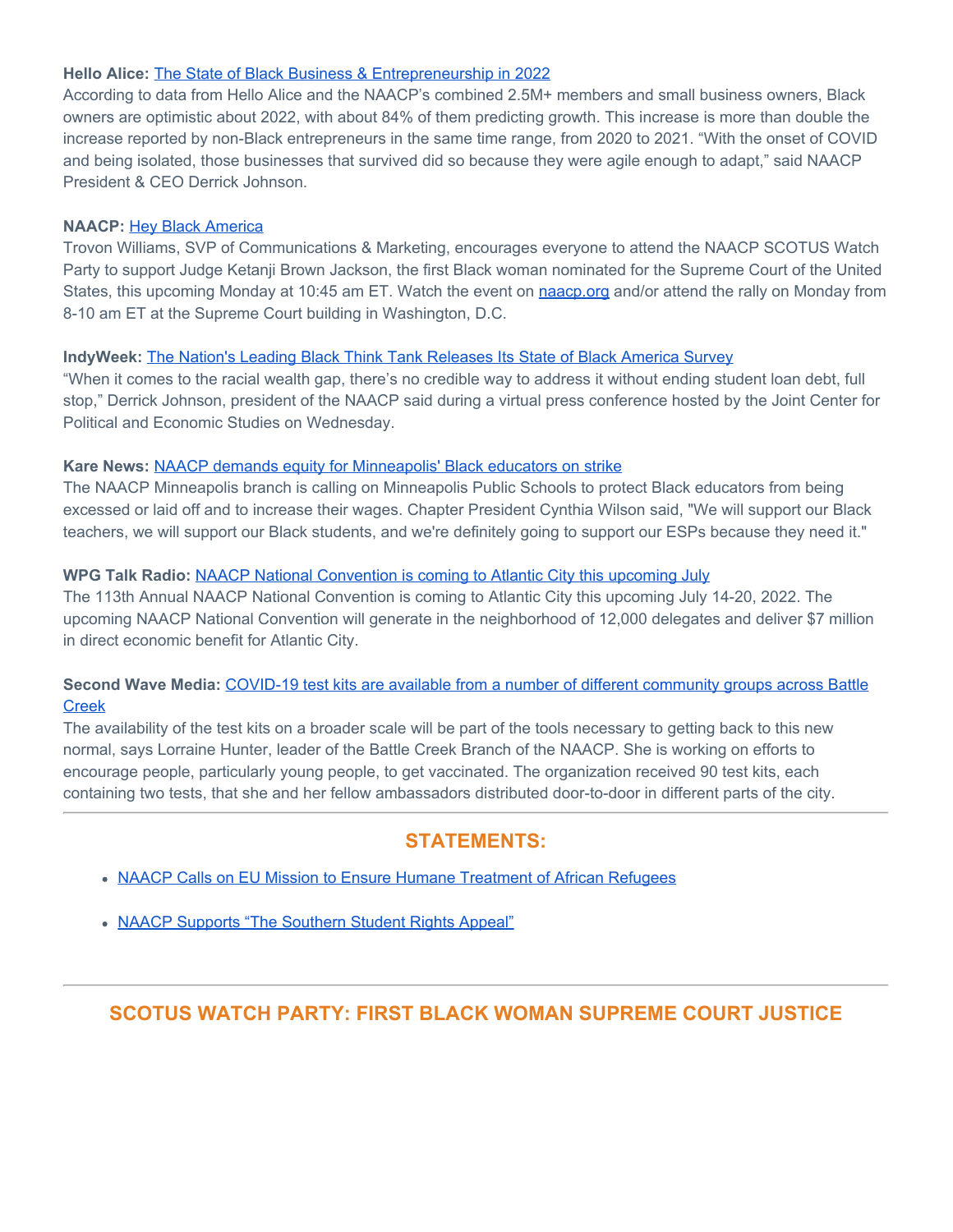

On March 21, the hearing to appoint Judge Ketanji Brown Jackson to the Supreme Court will begin. Understanding the historical significance of this nomination, the NAACP will be bringing together activists, organizers, community leaders, and many others to recognize this moment. Join us for this watch party moderated by **Aisha Mills**, Host of AMplified on BNC and featuring the following commentators:

- **Star Jones**, Attorney, Author, Host
- **Janette Wallace**, General Counsel, NAACP
- **Rev. Leah Daughtry**, Political Strategist
- **Donna Brazile**, Political Analyst
- **Sarah Glover**, Journalist
- **Keith Boykin**, Political Commentator
- **Stephanie Young**, Executive Director, When We All Vote
- **Nicole Austin-Hillery**, President and CEO, Congressional Black Caucus Foundation
- **Derrick Johnson**, President and CEO, NAACP



**SIGN THE PETITION: SUPPORT KETANJI BROWN JACKSON**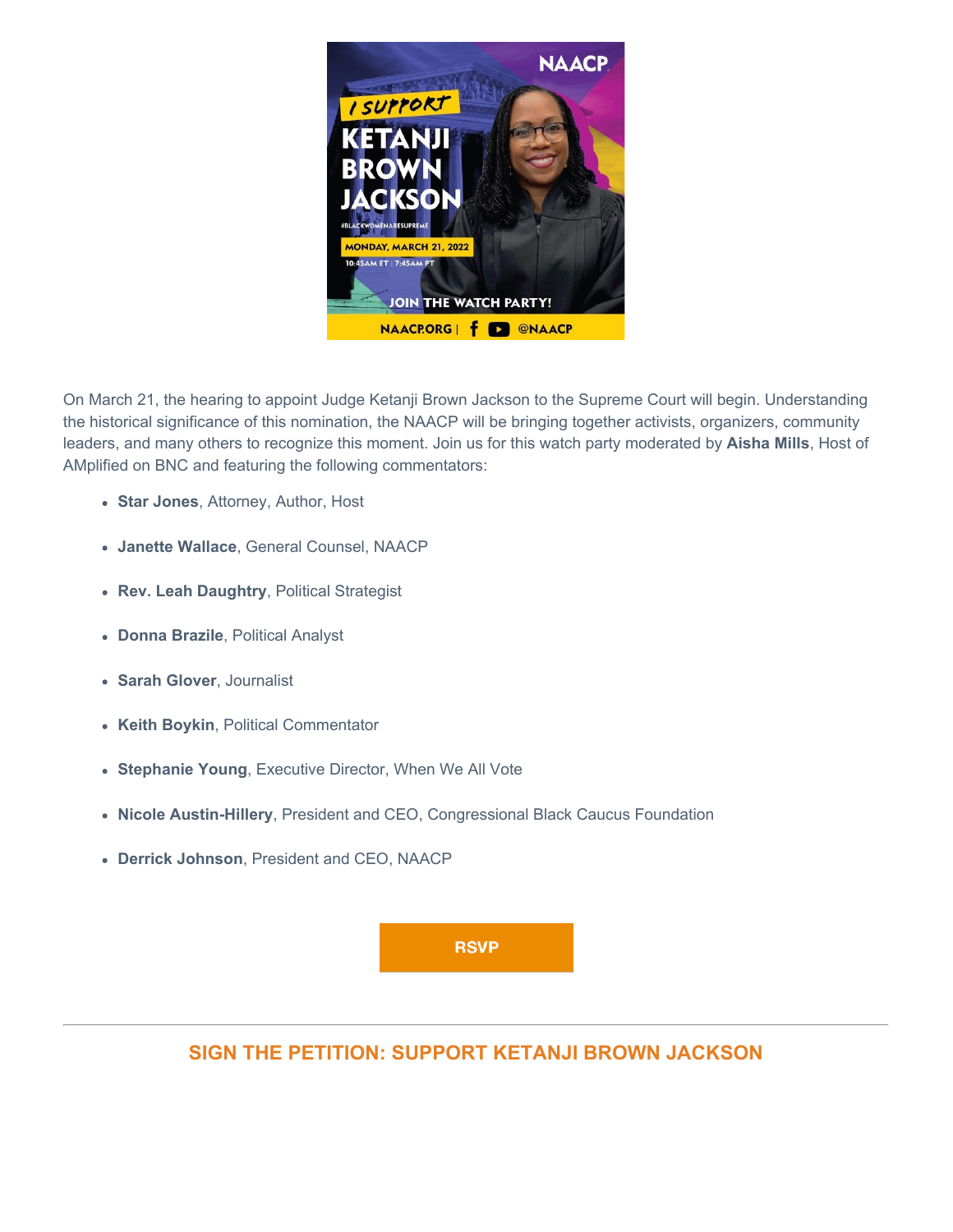

Since 1789, 115 justices have served on the Supreme Court of the United States, and not one has been a Black woman. The Court decides critical cases impacting the lives of all Americans, ranging from voting rights, economic justice, equal educational opportunity, reproductive rights, environmental justice, consumer rights, and criminal justice. Representation of a Black woman on the highest court of the land is long overdue.

Confirming Ketanji Brown Jackson to serve on the Supreme Court will bring a new perspective to the Court – and bring us closer to the promise of justice for all.

Sign the petition if you agree and celebrate this move toward a more diverse and inclusive Court.

**Take Action** 

# **AMOS C. BROWN STUDENT FELLOWSHIP TO GHANA**



**APPLY ONLINE: NAACPORG** 

**NAACP.**